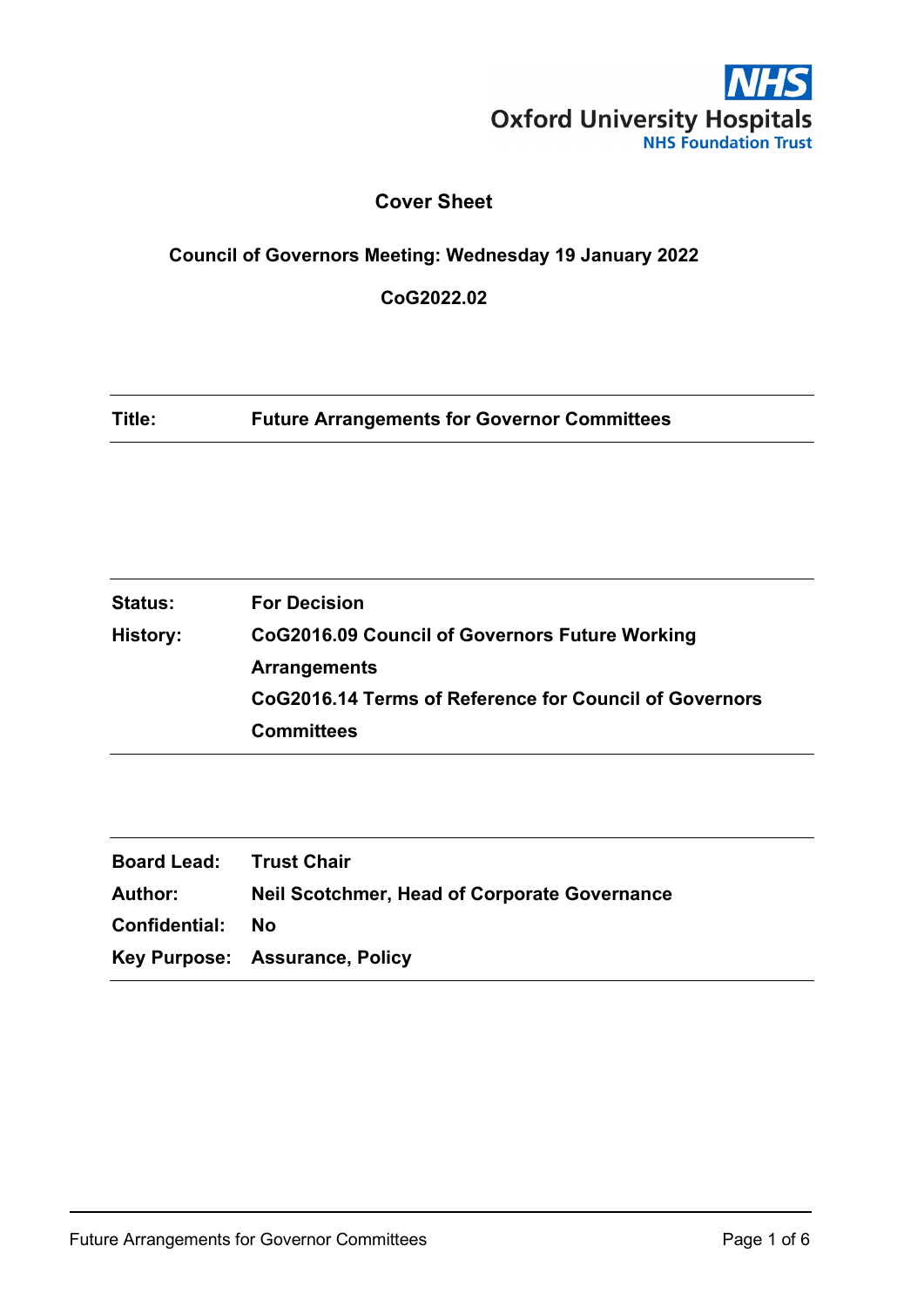# **Executive Summary**

- 1. The Council of Governors has three standing committees: the Remuneration, Nominations and Appointments Committee, the Patient Experience, Membership and Quality Committee and the Performance, Workforce and Finance Committee.
- 2. The operation of these committees and their relationship with committees of the Board has evolved over time and this paper outlines proposed arrangements for them in the future following discussions with the chairs of the Council committees.
- 3. Governor committees form an important opportunity for governors to develop effective working relationships with non-executive directors and, through them, to understand the work being undertaken by the Board and its committees. This can therefore be a key opportunity for governors to undertake their 'holding to account' function.
- 4. From a non-executive perspective this interaction assists in ensuring that they are focussing on issues that are of importance to governors and provides assurance that they are asking the right questions. It also offers an opportunity for nonexecutives to learn from governors about their concerns and those of the communities they represent.
- 5. Governor committees historically linked with specific Board committees but this dynamic, and the ongoing relationship with specific non-executive directors that it fostered was altered by the development of the Integrated Assurance Committee to replace Quality Committee and Finance and Performance Committee.
- 6. Another change has been the shift to committee meetings taking place virtually during the pandemic, an arrangement which the Council has agreed should continue. This has strengthened the dialogue between governors and nonexecutives although there is not the same ongoing relationship with a specific Board member.

# **Recommendations**

- 7. The Council of Governors is asked to:
	- **Approve** the recommendation that all members currently shadowing committees be invited to formally become members should they consent to do so;
	- **Approve** the recommendation that committee memberships be formally reviewed by the Council of Governors on an annual basis;
	- **Approve** the recommendation that two or three relevant non-executive directors be identified to regularly attend the PEMQ or PWF Committees respectively.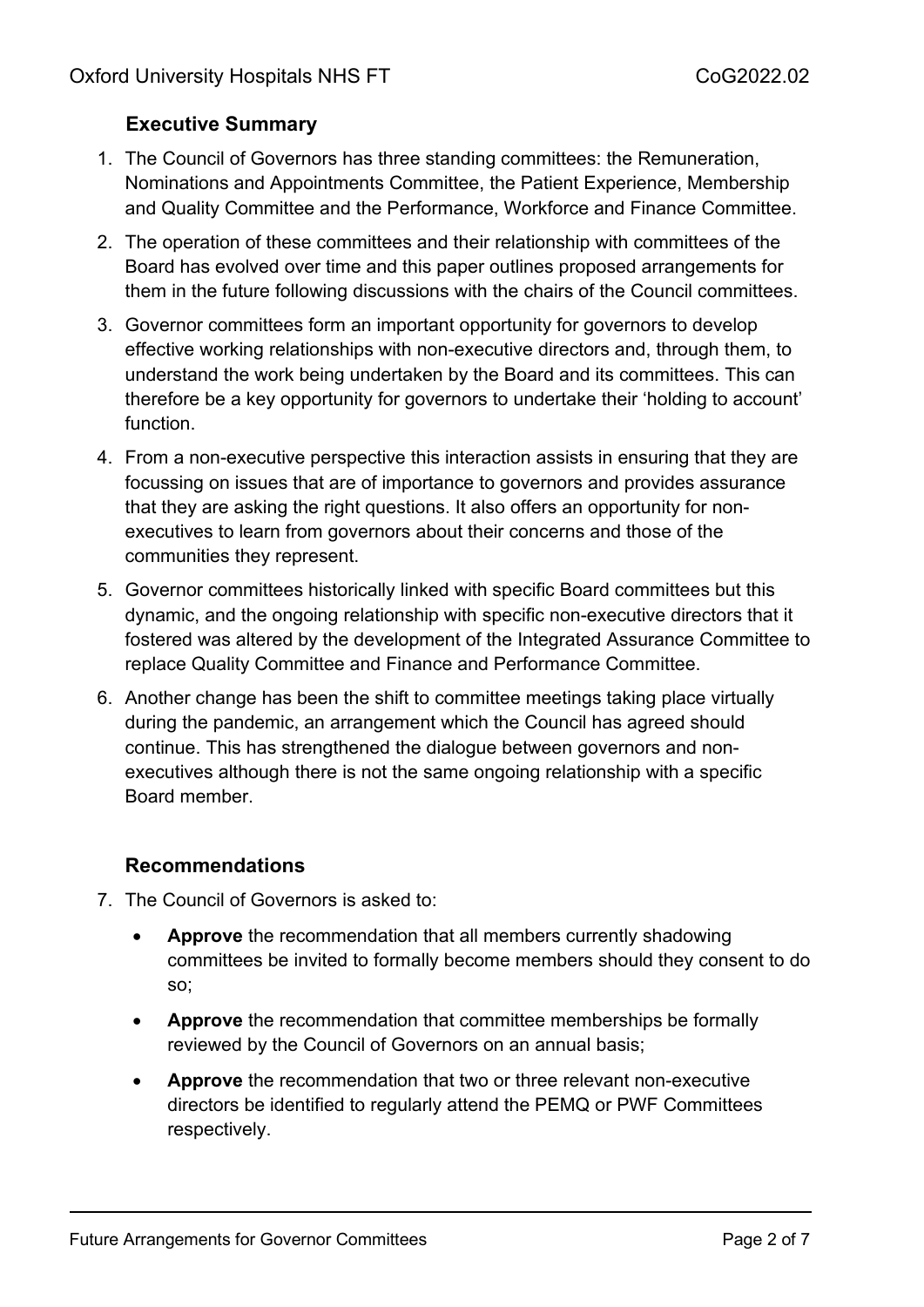# **Future Arrangements for Governor Committees**

## **1. Purpose**

- 1.1. This paper outlines proposed future arrangements for governor committees for consideration by the Council.
- 1.2. These include updating memberships and considering how Board members should best interact with committees, agendas be set and meetings scheduled.
- 1.3. Governors are asked to comment on the proposed approach and approve recommendations as appropriate.

## **2. Background**

- 2.1. The Council of Governors has three standing committees. The Remuneration, Nominations and Appointments Committee is a statutory requirement and makes recommendations to the Council regarding the appointment of the Chair and non-executive directors and their remuneration.
- 2.2. At its meeting in April 2016 the Council also chose to establish a Patient Experience, Membership and Quality Committee and a Performance, Workforce and Finance Committee.
- 2.3. The operation of these committees and their relationship with committees of the Board has evolved over time and this paper outlines proposed arrangements for them in the future following discussions with the chairs of the Council committees.

## **3. Memberships**

- 3.1. The current memberships of each committee are indicated below including an indication of the length of time each has been a committee member and the date of expiry of their current term of office.
- 3.2. Those governors shown in red have terms of office which end in March 2022 and these governors may therefore not continue in post beyond that point depending on whether they choose to stand again and the outcome of the elections currently underway.
- 3.3. Those governors shown in blue are currently shadowing committees as attendees and are not yet formal members.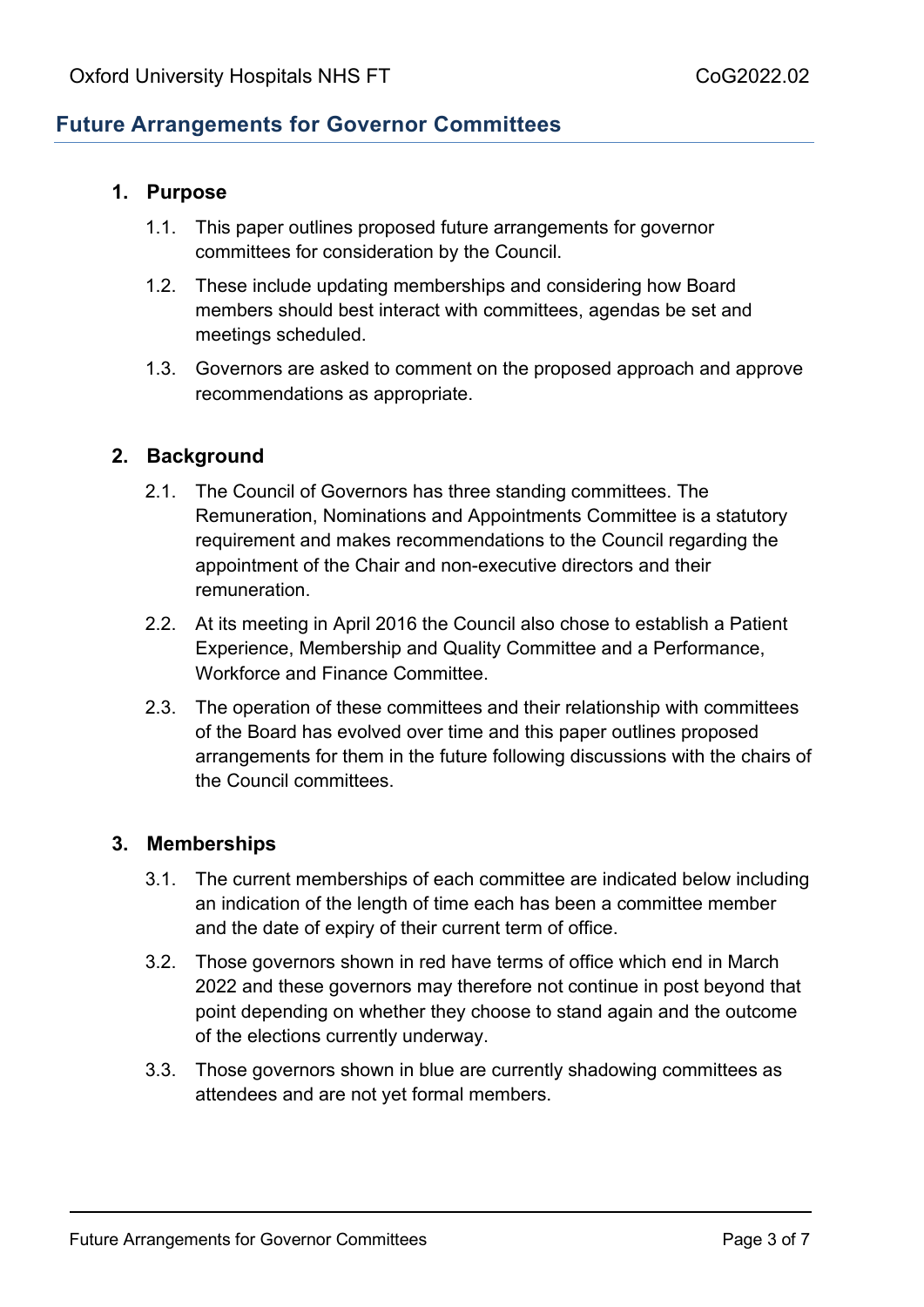### **Patient Experience, Membership and Quality Committee [PEMQ]**

3.4. PEMQ has six current members with three governors having expressed an interest in shadowing its work. Of the current members, three reach the end of their current terms in March though all are eligible to stand again.

<span id="page-3-0"></span>

| <b>Patient Experience, Membership and Quality Committee</b> |                          |                     |                          |  |  |
|-------------------------------------------------------------|--------------------------|---------------------|--------------------------|--|--|
| <b>Member</b>                                               | <b>Governor Type</b>     | <b>Committee</b>    | <b>Expiry of</b>         |  |  |
|                                                             |                          | <b>Member Since</b> | <b>Governor Term</b>     |  |  |
| <b>Sally-Jane Davidge</b>                                   | Public - Bucks, Berks,   | January 2017        | 31 Mar 2024              |  |  |
| (Chair)                                                     | <b>Gloucs and Wilts</b>  |                     |                          |  |  |
| <b>David Heyes</b>                                          | Public – West            | <b>March 2020</b>   | 31 Mar 2022 <sup>1</sup> |  |  |
|                                                             | <b>Oxfordshire</b>       |                     |                          |  |  |
| <b>Anita Higham</b>                                         | <b>Public - Cherwell</b> | January 2017        | 31 Mar 2022 <sup>1</sup> |  |  |
| <b>Janet Knowles</b>                                        | Public – South           | November 2018       | 31 Mar 2022 <sup>1</sup> |  |  |
|                                                             | Oxfordshire              |                     |                          |  |  |
| <b>Jill Haynes</b>                                          | Public - Vale of White   | January 2017        | 31 Mar 2024              |  |  |
|                                                             | Horse                    |                     |                          |  |  |
| <b>Jules Stockbridge</b>                                    | Staff - Clinical         | January 2017        | 31 Mar 2024              |  |  |
| <b>Sally-Ann Watts</b>                                      | Public - Bucks, Berks,   | Shadowing           | 31 Mar 2024 <sup>2</sup> |  |  |
|                                                             | <b>Gloucs and Wilts</b>  |                     |                          |  |  |
| <b>Gemma Davison</b>                                        | <b>Public - Cherwell</b> | Shadowing           | 31 Mar 2024 <sup>2</sup> |  |  |
| <b>Mike Gotch</b>                                           | Public - Oxford City     | Shadowing           | 31 Mar 2024 <sup>2</sup> |  |  |

#### **Performance, Workforce and Finance Committee [PWF]**

3.5. PWF has five current members but it should be noted that four of these, including the Committee chair, reach the end of their current terms in March. All are eligible to stand again for election. Two governors are currently shadowing the Committee but, depending on the outcome of this year's elections, there may be a need to seek further volunteers to join it.

<span id="page-3-1"></span>

| <b>Performance, Workforce and Finance Committee</b> |                                               |                                         |                                             |  |  |
|-----------------------------------------------------|-----------------------------------------------|-----------------------------------------|---------------------------------------------|--|--|
| <b>Member</b>                                       | <b>Governor Type</b>                          | <b>Committee</b><br><b>Member Since</b> | <b>Expiry of</b><br>Governor<br><b>Term</b> |  |  |
| <b>Cecilia Gould (Chair)</b>                        | <b>Public - Oxford City</b>                   | January 2017                            | 31 Mar 2022 <sup>1</sup>                    |  |  |
| <b>Rebecca Cullen</b>                               | <b>Staff - Non-Clinical</b>                   | September 2019                          | 31 Mar 2022 <sup>1</sup>                    |  |  |
| <b>Martin Havelock</b>                              | <b>Public - Vale of White</b><br><b>Horse</b> | January 2017                            | 31 Mar 2022 <sup>1</sup>                    |  |  |
| <b>Shad Khan</b>                                    | <b>Staff - Clinical</b>                       | January 2019                            | 31 Mar 2022 <sup>1</sup>                    |  |  |
| <b>Graham Shelton</b>                               | Public - West<br>Oxfordshire                  | <b>March 2019</b>                       | 31 Mar 2024                                 |  |  |
| <b>Nina Robertson</b>                               | Public - South<br>Oxfordshire                 | <b>Shadowing</b>                        | 31 Mar 2024 <sup>2</sup>                    |  |  |
| <b>Helen Higham</b>                                 | Nominated - University<br>of Oxford           | <b>Shadowing</b>                        | 9 Sep 2023 <sup>2</sup>                     |  |  |

<span id="page-3-2"></span><sup>&</sup>lt;sup>1</sup> Term expires this year.

<span id="page-3-3"></span><sup>2</sup> Currently shadowing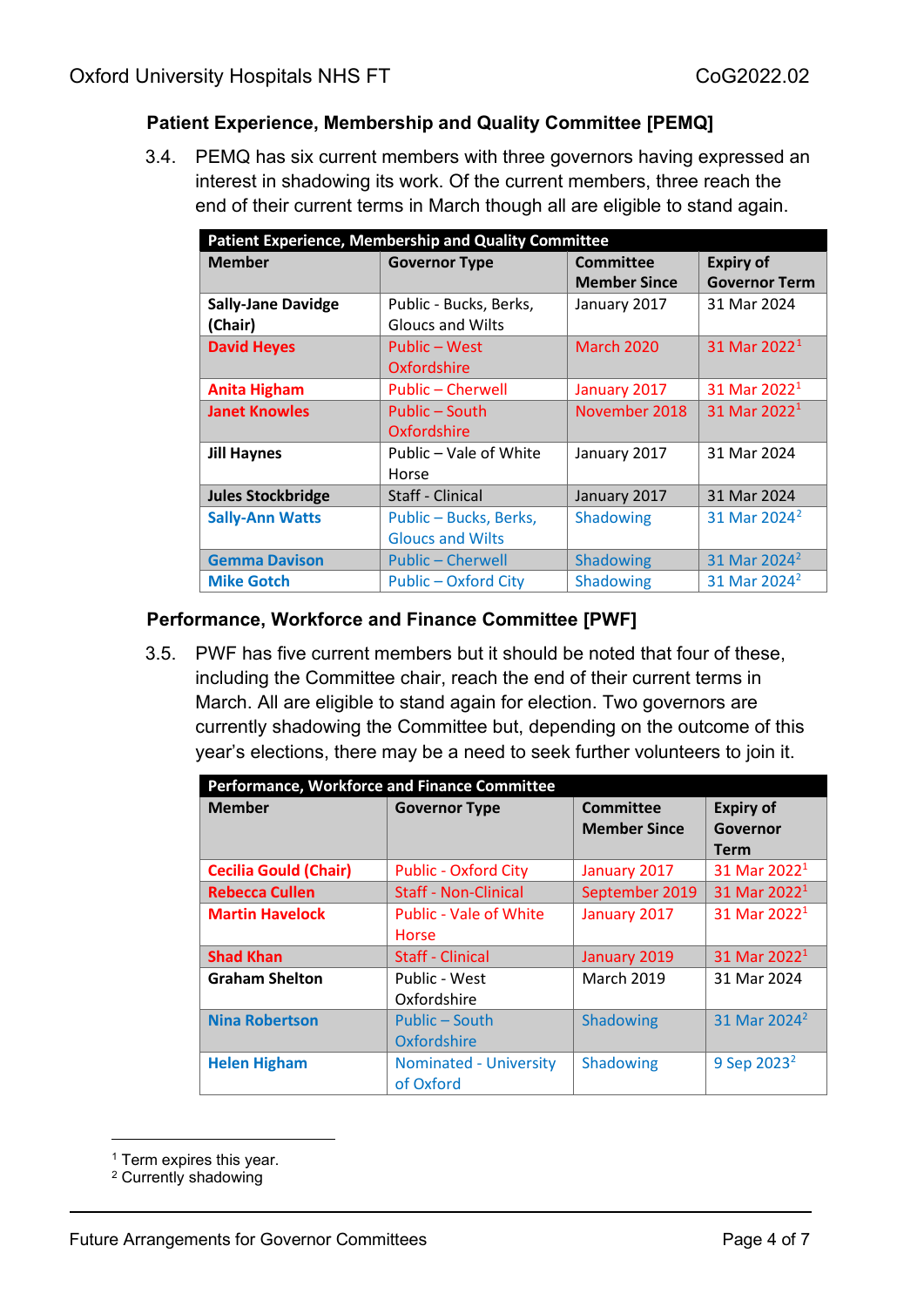## **Remuneration, Nominations and Appointments Committee [RNAC]**

- 3.6. RNAC currently has seven governor members with three of these coming to the end of their current terms of office in March. All are eligible to stand for a further term should they choose to do so.
- 3.7. Historically the Lead Governor has always been invited to join this Committee and all members involved in Chair and non-executive recruitment processes are asked to undertake additional relevant training.

| <b>Remuneration, Nominations and Appointments Committee</b> |                                                  |                                            |                                          |  |  |  |
|-------------------------------------------------------------|--------------------------------------------------|--------------------------------------------|------------------------------------------|--|--|--|
| <b>Member</b>                                               | <b>Governor Type</b>                             | Committee<br><b>Member</b><br><b>Since</b> | <b>Expiry of Governor</b><br><b>Term</b> |  |  |  |
| <b>Jonathan Montgomery</b><br>(Chair)                       | N/A                                              | April 2019                                 | N/A                                      |  |  |  |
| <b>Cecilia Gould</b>                                        | Public - Oxford City                             | <b>November</b><br>2017                    | 31 Mar 2022 <sup>1</sup>                 |  |  |  |
| <b>Anita Higham</b>                                         | Public - Cherwell                                | January<br>2017                            | 31 Mar 2022 <sup>1</sup>                 |  |  |  |
| <b>Martin Havelock</b>                                      | Public - Vale of White<br><b>Horse</b>           | January<br>2017                            | 31 Mar 2022 <sup>1</sup>                 |  |  |  |
| <b>Sally-Jane Davidge</b>                                   | Public - Buck, Berks,<br><b>Gloucs and Wilts</b> | October<br>2018                            | 31 Mar 2024                              |  |  |  |
| <b>Jules Stockbridge</b>                                    | Staff - Clinical                                 | October<br>2018                            | 31 Mar 2024                              |  |  |  |
| <b>Tony Bagot-Webb</b>                                      | Public – Northants and<br>Warks                  | June 2018                                  | 31 Mar 2024                              |  |  |  |
| <b>Astrid Schloerscheidt</b>                                | Nominated - Oxford<br><b>Brookes University</b>  | April 2018                                 | 1 Jun 2023                               |  |  |  |

## **Future Memberships**

- 3.8. It is recommended that all members currently shadowing committees be invited to formally become members should they consent to do so.
- 3.9. It is recommended that committee memberships be formally reviewed by the Council of Governors on an annual basis to allow for refreshing and succession planning and to ensure that they have access to suitable knowledge and expertise.

# **4. Attendance of Board Members**

4.1. Governor committees form an important opportunity for governors to develop effective working relationships with non-executive directors and, through them, to understand the work being undertaken by the Board and its committees. This can therefore be a key opportunity for governors to undertake their 'holding to account' function.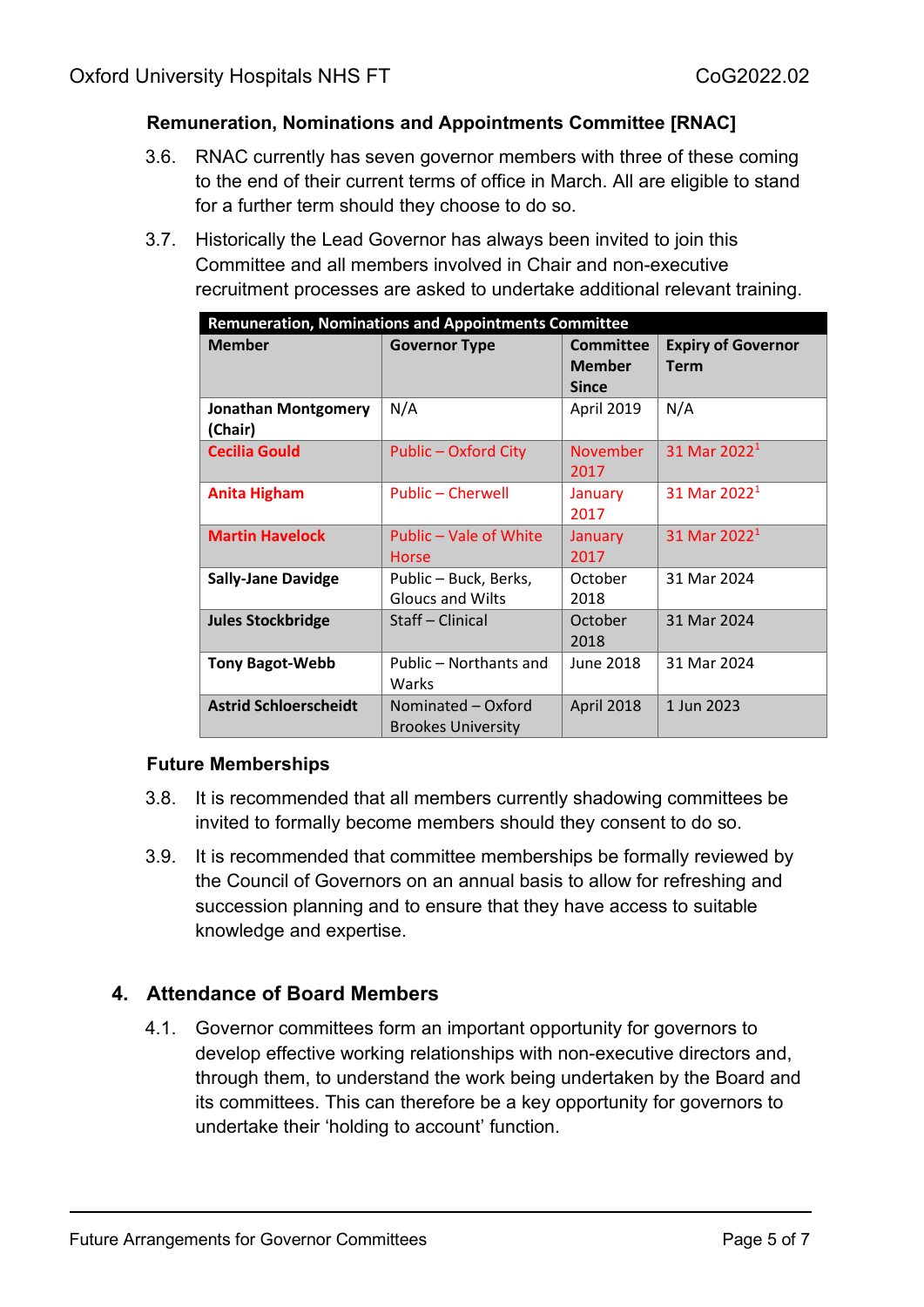- 4.2. From a non-executive perspective this interaction assists in ensuring that they are focussing on issues that are of importance to governors and provides assurance that they are asking the right questions. It also offers an opportunity for non-executives to learn from governors about their concerns and those of the communities they represent.
- 4.3. Governor committees historically linked with specific Board committees, PEMQ with the Quality Committee and PWF with the Performance and Finance Committee. At that stage they were regularly attended by the Chair of the relevant committee. This dynamic, and the ongoing relationship with specific non-executive directors that it fostered was altered by the development of the Integrated Assurance Committee to replace Quality Committee and Finance and Performance Committee.
- 4.4. Another change has been the shift to committee meetings taking place virtually during the pandemic. At its meeting on 13 October governors agreed that this approach should continue. Virtual meetings have allowed more frequent attendance by a larger number of non-executive directors. This has strengthened the dialogue between governors and nonexecutives although there is not the same ongoing relationship with a specific Board member.

## **Future Board Attendance**

- 4.5. There is a desire in the future not to lose the strengthened non-executive attendance but at the same time to re-establish an ongoing relationship and continuity in non-executive attendance at each committee. It is therefore recommended that two or three non-executive directors with relevant expertise be identified who will regularly attend PEMQ or PWF respectively.
- 4.6. It is noted that the key link for governors with the Board and committees should be through the non-executive directors that they have a duty to hold to account. However executive directors and other Trust staff may also be invited to attend governor committees to provide insights into specific issues where appropriate.

# **5. Meeting Agendas**

- 5.1. Agendas will be planned with committee chairs and it is suggested that a programme of business for the following twelve months should be outlined early in the financial year. This advance planning will assist in ensuring that appropriate individuals are available to attend and support discussions.
- 5.2. Recent experience has supported the view that the richest and most helpful committee discussions results when agendas are focussed on a